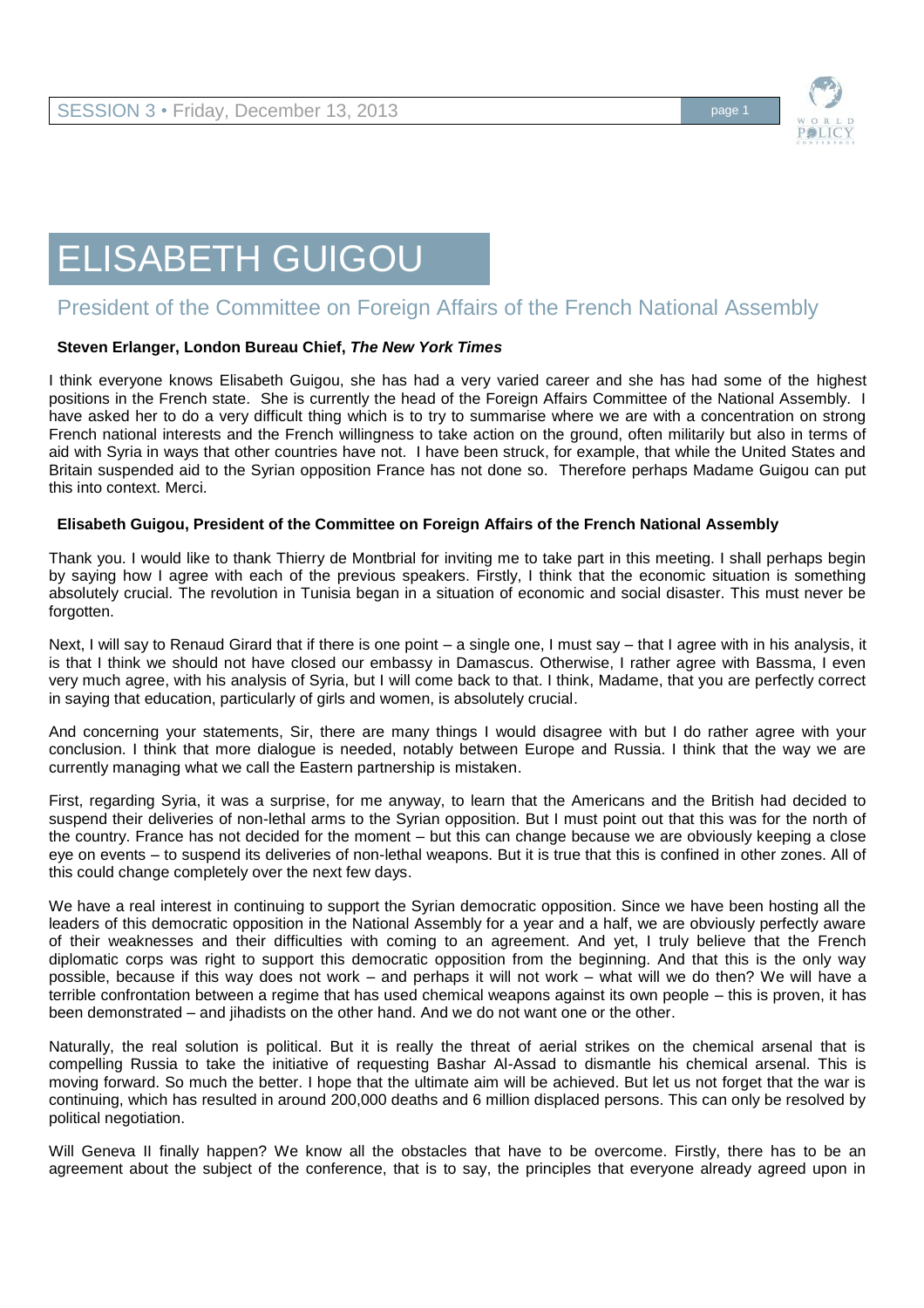

Geneva I. I would like this to happen. We talked about it with Mr Ahani at the Foreign Affairs Commission two days ago. I for one would like to see Iran at the negotiation table and Saudi Arabia as well, of course. But for that to happen, there still has to be a minimum level of pre-existing agreement as to the objectives of the negotiation. For the moment, this is still being discussed. And otherwise, all the members of the Five Plus One, including the Americans, agree.

If this conference takes place on 22 January as planned, it must succeed. Because I do not see any other way possible than to have a political transition that must then lead to elections and a different power. Otherwise, what will happen? All the scenarios are absolutely horrible, from the risk of partition in Syria – which would be a substantial step backwards, with all the repercussions that can be imagined for the neighbouring countries that are already suffering enormously from the influx of refugees and exportation of the conflict – to a never-ending civil war. Thus, I truly believe that the only coherent position is to do all we can, without, once again, any guarantee… I am not very optimistic, I must say, at this stage.

My next comments will be about Iran. Obviously, Iran is a large country, a great civilisation. I think that in the past we have not offered this country a proper opportunity to have a real discussion about the role it could play in the region. Even so, over the last few decades, both concerning the nuclear issue and Iran's statements about Israel, things have nevertheless become unacceptable.

Things are going much better now. The election of Mr Rohani obviously lends us a lot of hope, a hope strengthened, moreover, by the fact that the President of the French Republic was the first to meet him in the United Nations General Assembly. Mr Obama then had that telephone discussion with him. All of this led to the interim agreement on nuclear energy. This is very good. It is an extremely important event because it is the first time in six years that Iran has agreed to suspend the contentious part of its nuclear programme, namely, the two industries that could lead to Iran possessing a nuclear weapon – the enrichment of uranium on the one hand and of plutonium on the other.

It is thus a highly positive event, the result of discussions that suffered some hiccups along the way. The French diplomats did well to say that the first text that was discussed solely between the United States and Iran – and the Iranian Ambassador told us at the Foreign Affairs Commission that Iran had never ceased to inquire if all the others agreed – but the text was not precise enough. The four conditions that France had requested are now in the text. You know what they are. I will not outline the details here. They are in this text, and so I think that the agreement is sufficiently robust. However, it is only an interim agreement and so we have six months to create real confidence and to make sure that things proceed in the way everyone wants them to. I believe, obviously, that it is a considerable event in the region and that it can essentially create a climate that is naturally favourable to other kinds of change as well.

My final comments will concern the attitude of the United States in the region, since the subject of the round table was the Middle East. I believe that all the recent events have shown – even if Secretary of State John Kerry is much more involved – that in spite of everything, the United States has decided to stop actively participating in crisis management, and that the turn toward Asia is a considerable event and will continue. I think that the weight of the war in Afghanistan, but especially the Iraq war, has led to a strategic retreat over the last few months – look at what is going on in the UK – the consequences of which are not yet over.

This means that the Europeans have to become more involved. In addition, I give very honest praise to the actions of Catherine Ashton, who was patient and discreet. She achieved a first success in Kosovo. She was the linchpin for the interim agreement with Iran. I believe that Europe must return, that Europe must abandon its navel-gazing and start to assert itself in the world again. After all, Mandela's death reminded us that Europe had played a leading role twenty years ago in ending Apartheid, in the same way that it did in the Oslo Accords, the twentieth anniversary of which was not celebrated this past 13 December. This is what I am appealing for.

It is obviously necessary that Europe first gets out of the euro zone crisis. This is in sight. And I think that we have every reason to get more involved, all the more so because we have particular responsibilities in Africa. I have enormous hope for Africa, which we should help to resolve its bloody conflicts and governance problems.